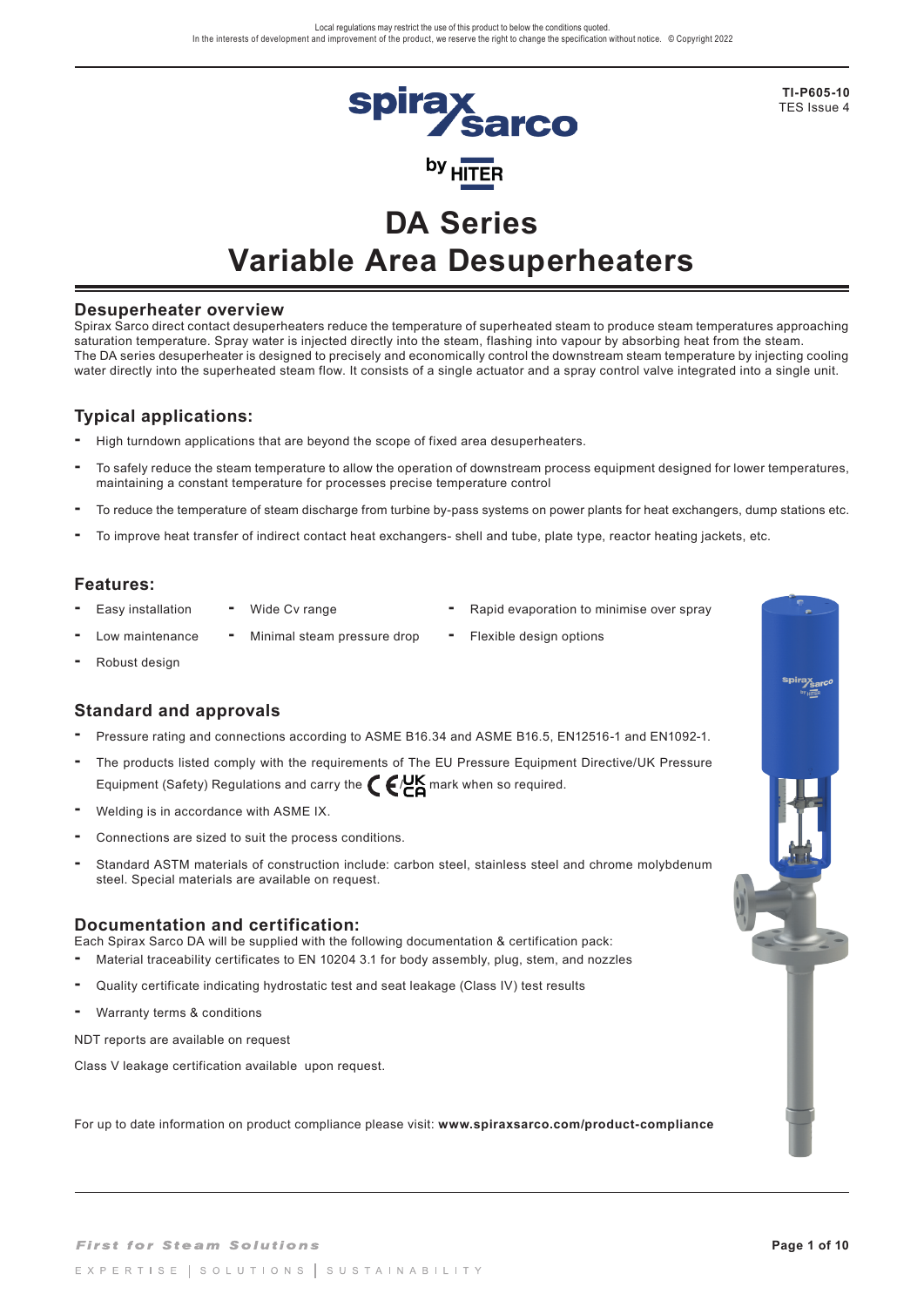

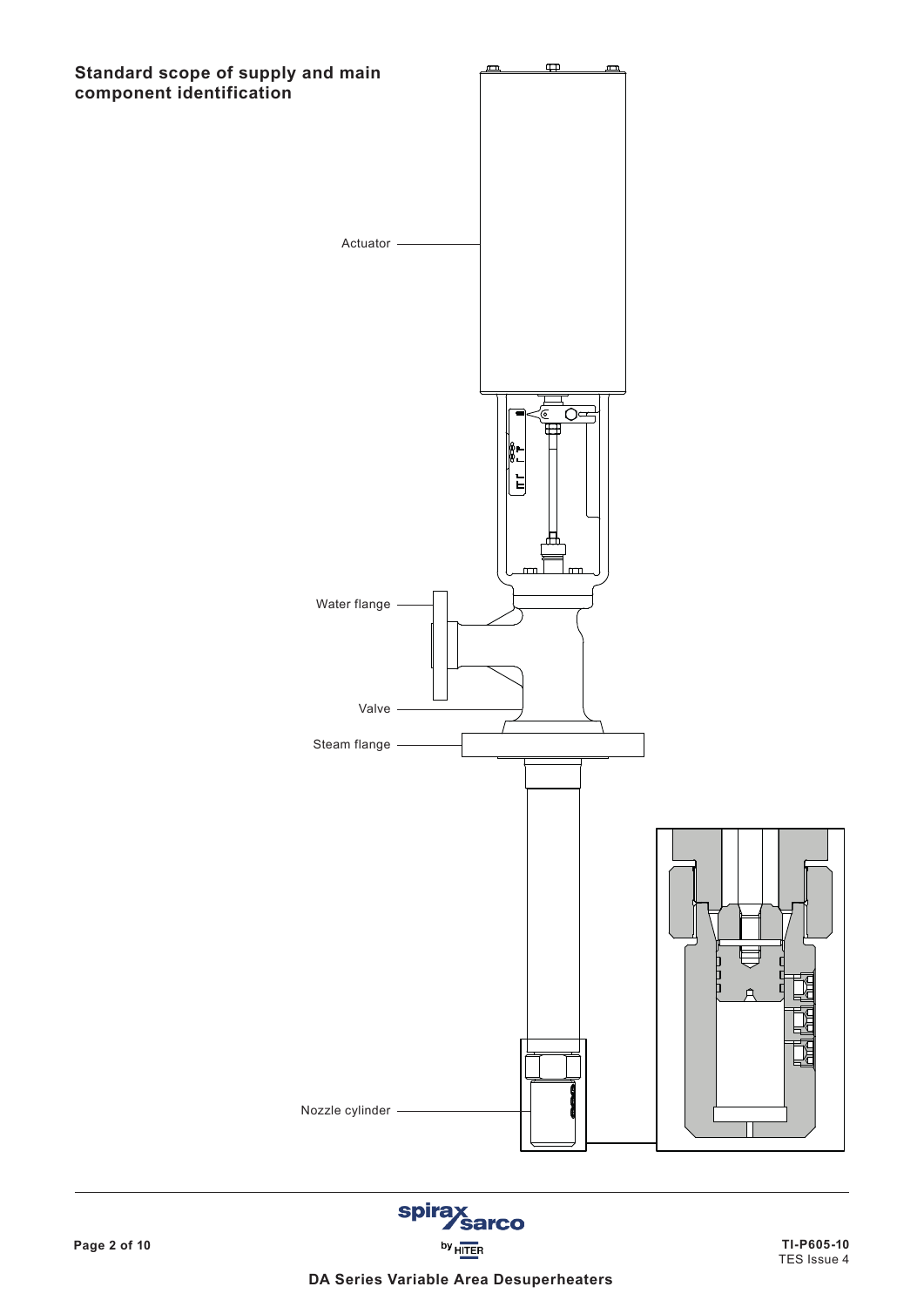# **Technical Specifications**

| <b>Diameters</b>                 |                                               | 1" (DN25)                                                                                                                                                                                                                                             | <b>Water Connection</b>                                               |                                                                                      |  |  |  |  |  |
|----------------------------------|-----------------------------------------------|-------------------------------------------------------------------------------------------------------------------------------------------------------------------------------------------------------------------------------------------------------|-----------------------------------------------------------------------|--------------------------------------------------------------------------------------|--|--|--|--|--|
|                                  |                                               | 3" (DN80)                                                                                                                                                                                                                                             | <b>Steam Connection</b>                                               |                                                                                      |  |  |  |  |  |
|                                  |                                               | FR.<br><b>Raised Face</b>                                                                                                                                                                                                                             |                                                                       |                                                                                      |  |  |  |  |  |
| <b>End Connections</b>           |                                               | <b>RTJ</b>                                                                                                                                                                                                                                            | Ring Type Seal                                                        | (RTJ end flanges option available only for ASME 600 and ASME 900 at additional cost) |  |  |  |  |  |
|                                  |                                               | and ASME A351 CF8M                                                                                                                                                                                                                                    | ASME B16.34 - Class 150, 300, 600, 900 - ASME A216 WCB, ASME A217 WC9 |                                                                                      |  |  |  |  |  |
| <b>Pressure Rating/Materials</b> |                                               | EN1092-1 - PN40 - ASME A216 WCB and ASME A351 CF8M<br>EN1092-1 - PN63 - PN100 - EN 10213 GP240GH (1.0619) and EN 10213<br>GX5CrNiMo19-11-2 (1.4408)<br>EN 12516-1 - PN40 - ASME A217 WC9<br>EN 12516-1 - PN63 - PN100 - EN 10213 G17CrMo9-10 (1.7379) |                                                                       |                                                                                      |  |  |  |  |  |
| <b>Steam Pipe Diameter</b>       |                                               | 6" (DN150) to 24" (DN600)                                                                                                                                                                                                                             |                                                                       |                                                                                      |  |  |  |  |  |
| <b>Maximum Turndown</b>          |                                               | 15:1                                                                                                                                                                                                                                                  |                                                                       |                                                                                      |  |  |  |  |  |
| Rangibility                      |                                               | Up to 50:1                                                                                                                                                                                                                                            |                                                                       |                                                                                      |  |  |  |  |  |
|                                  |                                               | Class IV standard                                                                                                                                                                                                                                     |                                                                       |                                                                                      |  |  |  |  |  |
| Leakage Class                    |                                               | Class V optional - maximum $\Delta P$ 30 bar (435.1 psi)                                                                                                                                                                                              |                                                                       |                                                                                      |  |  |  |  |  |
|                                  |                                               |                                                                                                                                                                                                                                                       | Minimum 3.5 bar (50.76 psi)                                           |                                                                                      |  |  |  |  |  |
|                                  | Differential pressure between water and steam | Maximum 75 bar (1087.78 psi)                                                                                                                                                                                                                          |                                                                       |                                                                                      |  |  |  |  |  |
| Maximum allow water pressure     |                                               | 95 bar (1377.86 psi)                                                                                                                                                                                                                                  |                                                                       |                                                                                      |  |  |  |  |  |
|                                  | Minimum recommended water temperature         | 50 °C (122 °F)                                                                                                                                                                                                                                        |                                                                       |                                                                                      |  |  |  |  |  |
|                                  | Maximum recommended water temperature         | 180 °C (356 °F)                                                                                                                                                                                                                                       |                                                                       |                                                                                      |  |  |  |  |  |
|                                  | Differential Temperature between water and    | Up to 232 °C (449.6 °F) without the need of steam thermal sleeve                                                                                                                                                                                      |                                                                       |                                                                                      |  |  |  |  |  |
| steam                            |                                               | Above 232 °C (449.6 °F) we recommend the use of steam thermal sleeve <sup>1</sup><br><sup>1</sup> Optional, upon request.                                                                                                                             |                                                                       |                                                                                      |  |  |  |  |  |
|                                  | <b>Material</b>                               | <b>Maximum temperature</b>                                                                                                                                                                                                                            | <b>Pressure Rating</b>                                                | Maximum allowable pressure                                                           |  |  |  |  |  |
|                                  |                                               |                                                                                                                                                                                                                                                       | <b>ASME 150</b>                                                       | 19.6 bar g (284.2 psi g)                                                             |  |  |  |  |  |
|                                  |                                               | 425 °C (797.0 °F)                                                                                                                                                                                                                                     | <b>ASME 300</b>                                                       | 51.1 bar g (741.1 psi g)                                                             |  |  |  |  |  |
|                                  | ASME A216 WCB                                 |                                                                                                                                                                                                                                                       | ASME 600                                                              | 102.1 barg (1480.8 psig)                                                             |  |  |  |  |  |
|                                  |                                               |                                                                                                                                                                                                                                                       | <b>ASME 900</b>                                                       | 153.2 barg (2222 psig)                                                               |  |  |  |  |  |
|                                  |                                               | 400 °C (752 °F)                                                                                                                                                                                                                                       | <b>PN40</b>                                                           | 40.0 bar g (580.1 psi g)                                                             |  |  |  |  |  |
|                                  | EN 10213 GP240GH                              | 400 °C (752 °F)                                                                                                                                                                                                                                       | <b>PN63</b>                                                           | 63.0 bar g (913.7 psi g)                                                             |  |  |  |  |  |
|                                  | (1.0619)                                      |                                                                                                                                                                                                                                                       | <b>PN100</b>                                                          | 100.0 bar g (1450.3 psi g)                                                           |  |  |  |  |  |
|                                  |                                               |                                                                                                                                                                                                                                                       | <b>ASME 150</b>                                                       | 19.8 bar g (287.1 psi g)                                                             |  |  |  |  |  |
| Body Materials <sup>2</sup>      |                                               |                                                                                                                                                                                                                                                       | <b>ASME 300</b>                                                       | 51.7 bar g (749.8 psi g)                                                             |  |  |  |  |  |
|                                  | ASME A217 WC9                                 | 538 °C (1000.4 °F)                                                                                                                                                                                                                                    | <b>ASME 600</b>                                                       | 103.4 barg (1499.6 psig)                                                             |  |  |  |  |  |
|                                  |                                               |                                                                                                                                                                                                                                                       | <b>ASME 900</b>                                                       | 155.1 bar g (2249.5 psi g)                                                           |  |  |  |  |  |
|                                  |                                               |                                                                                                                                                                                                                                                       | <b>PN40</b><br>40.0 bar g (580.1 psi g)                               |                                                                                      |  |  |  |  |  |
|                                  | EN 10213 G17CrMo9-10                          | 538 °C (1000.4 °F)                                                                                                                                                                                                                                    | <b>PN63</b>                                                           | 63.0 bar g (913.7 psi g)                                                             |  |  |  |  |  |
|                                  | (1.7379)                                      |                                                                                                                                                                                                                                                       | <b>PN100</b>                                                          | 100.0 bar g (1450.3 psi g)                                                           |  |  |  |  |  |
|                                  |                                               |                                                                                                                                                                                                                                                       | <b>ASME 150</b>                                                       | 19 bar g (275.5 psi g)                                                               |  |  |  |  |  |
|                                  |                                               |                                                                                                                                                                                                                                                       | <b>ASME 300</b>                                                       | 49.6 bar g (719.3 psi g)                                                             |  |  |  |  |  |
|                                  | ASME A351 CF8M                                | 538 °C (1000.4 °F)                                                                                                                                                                                                                                    | <b>ASME 600</b>                                                       | 99.3 bar g (1440.2 psi g)                                                            |  |  |  |  |  |
|                                  |                                               |                                                                                                                                                                                                                                                       | <b>ASME 900</b>                                                       | 148.9 bar g (2159.6 psi g)                                                           |  |  |  |  |  |
|                                  |                                               |                                                                                                                                                                                                                                                       | <b>PN40</b>                                                           | 40.0 bar g (580.1 psi g)                                                             |  |  |  |  |  |

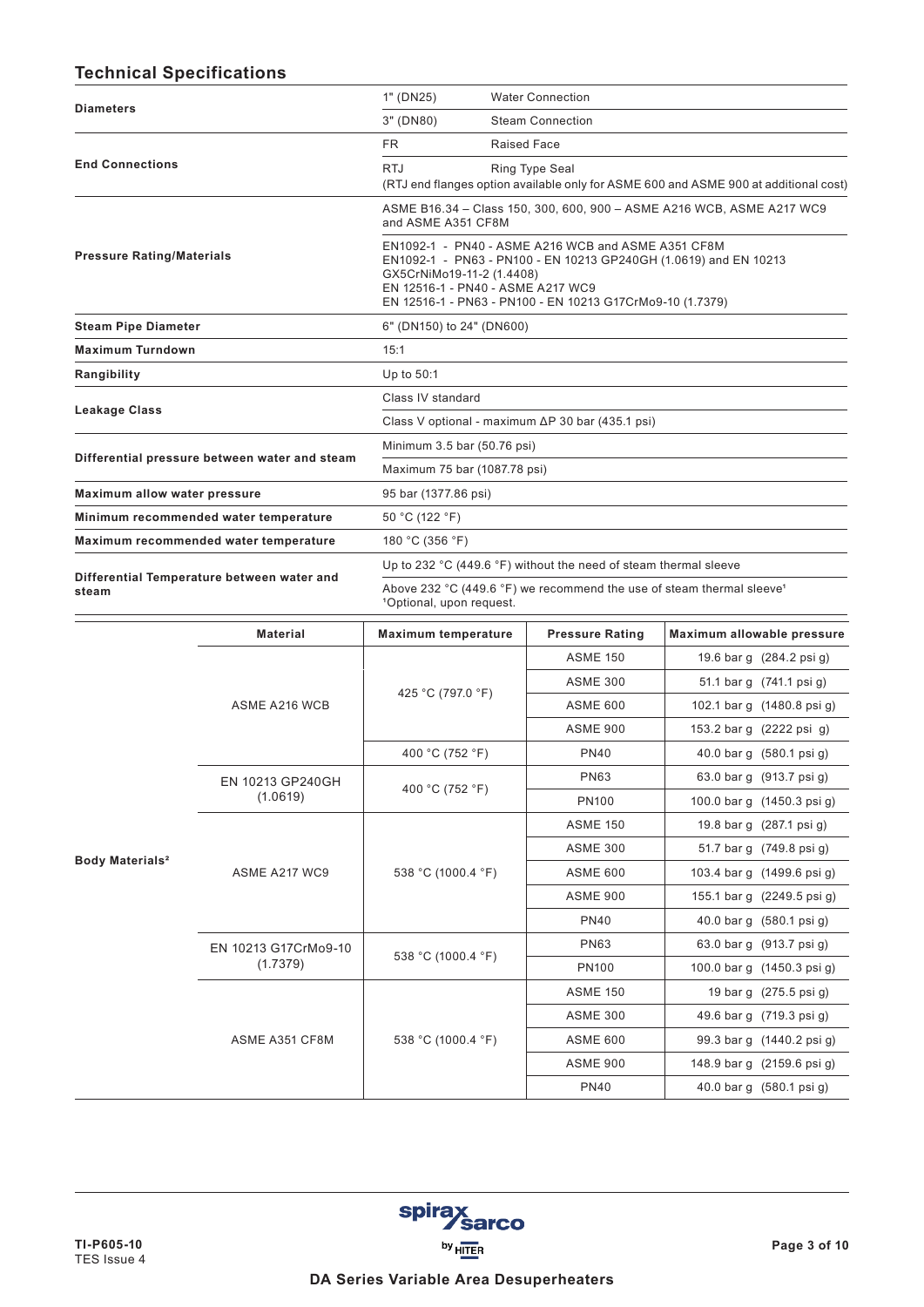# **Technical Specifications (continued)**

|                                                 |                                                                                                                                                                                                                                                                                             | EN 10213                     |                 | 538 °C (1000.4 °F) |            |        | <b>PN63</b>  |                       | 63.0 bar g (913.7 psi g)                |                            |                       |             |  |
|-------------------------------------------------|---------------------------------------------------------------------------------------------------------------------------------------------------------------------------------------------------------------------------------------------------------------------------------------------|------------------------------|-----------------|--------------------|------------|--------|--------------|-----------------------|-----------------------------------------|----------------------------|-----------------------|-------------|--|
| Body Materials <sup>2</sup>                     |                                                                                                                                                                                                                                                                                             | GX5CrNiMo19-11-2<br>(1.4408) |                 |                    |            |        | <b>PN100</b> |                       |                                         | 100.0 bar g (1450.3 psi g) |                       |             |  |
|                                                 |                                                                                                                                                                                                                                                                                             |                              |                 |                    |            |        |              |                       |                                         |                            |                       |             |  |
| <b>Trim Materials<sup>3</sup></b>               | Plug                                                                                                                                                                                                                                                                                        |                              |                 | Seat               |            | Gasket |              | Cylinder<br>(Nozzles) |                                         | <b>Nozzles</b>             |                       | Temperature |  |
| <sup>3</sup> Special materials<br>upon request. |                                                                                                                                                                                                                                                                                             | SS 410                       | <b>Stellite</b> |                    | Inconel    |        | SS 410       |                       | SS 416                                  |                            | 538 °C<br>(1000.4 °F) |             |  |
|                                                 |                                                                                                                                                                                                                                                                                             |                              |                 |                    |            |        |              |                       |                                         |                            |                       |             |  |
| <b>Flow Coefficient</b><br>- Cv                 | <b>Nozzle</b>                                                                                                                                                                                                                                                                               | 6A                           | 6A1             | 9A1                | 6 <b>B</b> | 9Β     | 6C           | 6D                    | 3C6D                                    | 6E                         | 3C6E                  | 9E          |  |
|                                                 | Cv                                                                                                                                                                                                                                                                                          | 0.19                         | 0.30            | 0.45               | 0.80       | 1.20   | 2.10         | 3.18                  | 4.00                                    | 5.40                       | 6.20                  | 8.10        |  |
|                                                 | Kv                                                                                                                                                                                                                                                                                          | 0.16                         | 0.26            | 0.39               | 0.69       | 1.04   | 1.81         | 2.75                  | 3.46                                    | 4.67                       | 5.36                  | 7.00        |  |
| Actuator                                        | Supplied as standard with a pneumatic spring return actuator that closes the water supply in the event of pneumatic of<br>control signal failure. An optional hand wheel (mechanical override) actuator is available upon request. Electric actuators<br>can also be supplied upon request. |                              |                 |                    |            |        |              |                       |                                         |                            |                       |             |  |
| Actuator temperature range                      |                                                                                                                                                                                                                                                                                             |                              |                 |                    |            |        |              |                       | -10 °C to +80 °C (14 °F to 176 °F)      |                            |                       |             |  |
| <b>Actuator maximum pressure</b>                |                                                                                                                                                                                                                                                                                             |                              |                 |                    |            |        |              |                       |                                         |                            | 6.21 bar (90 psi)     |             |  |
| <b>Actuator spring range</b>                    |                                                                                                                                                                                                                                                                                             |                              |                 |                    |            |        |              |                       | 2.07 bar to 3.45 bar (30 psi to 50 psi) |                            |                       |             |  |
|                                                 |                                                                                                                                                                                                                                                                                             |                              |                 |                    |            |        |              |                       |                                         |                            |                       |             |  |

For full operational limitations of the DA by material and pressure rating, please refer to IM-P605-11.

Alternatively, please contact your local Spirax Sarco office.

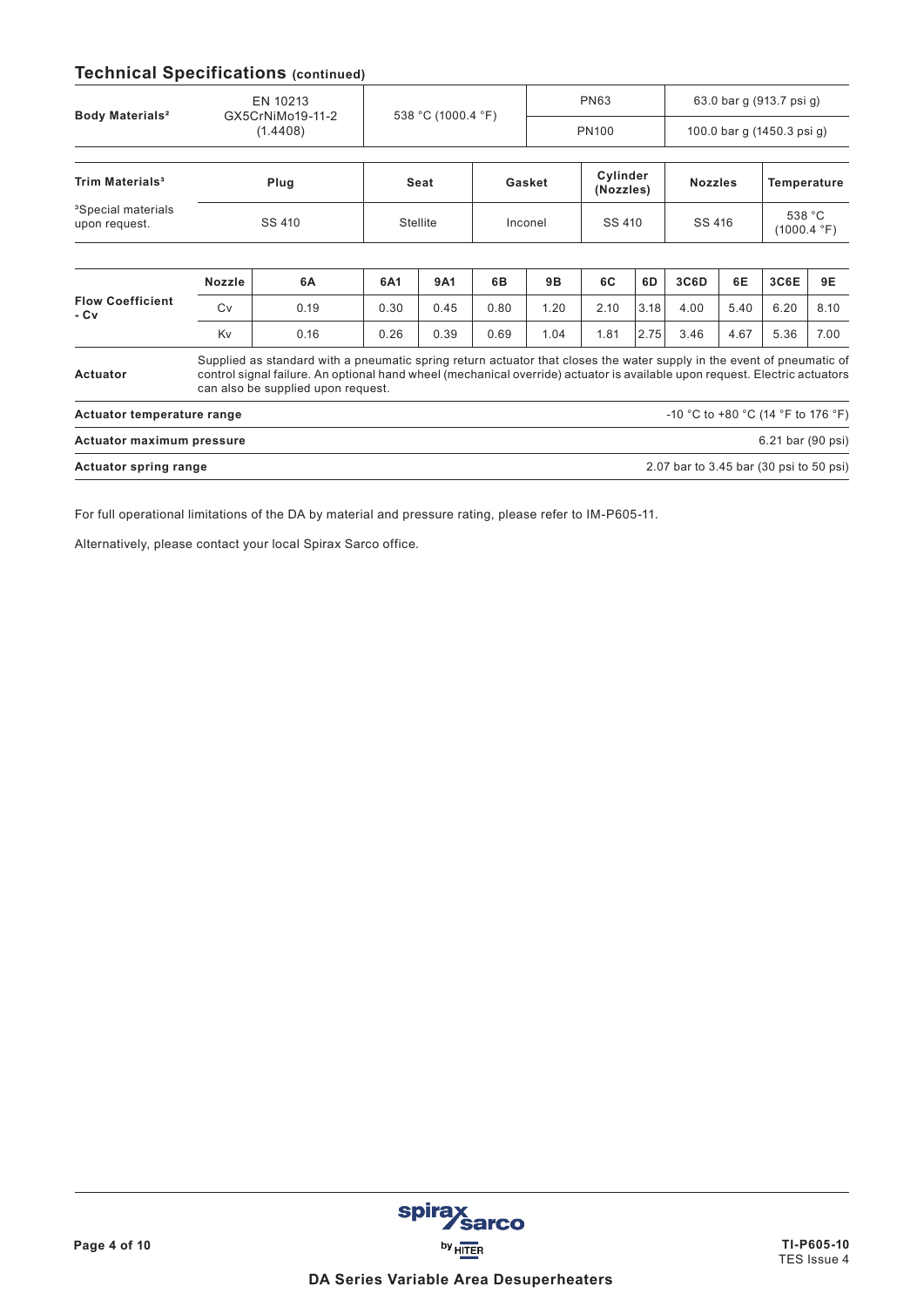# **Sizes (mm)**

| <b>Nozzle</b> | A<br>(Central line<br>insertion<br>distance) | <b>Total insertion</b><br>distance |  |  |  |
|---------------|----------------------------------------------|------------------------------------|--|--|--|
| 6A            |                                              |                                    |  |  |  |
| 6A1           | 395                                          | 445                                |  |  |  |
| <b>9A1</b>    |                                              |                                    |  |  |  |
| 6B            | 402                                          | 457                                |  |  |  |
| 9Β            |                                              |                                    |  |  |  |
| 6C            | 411                                          | 477                                |  |  |  |
| 6D            | 415                                          | 485                                |  |  |  |
| 3C6D          |                                              |                                    |  |  |  |
| 6E            |                                              |                                    |  |  |  |
| 3C6E          | 417                                          | 489                                |  |  |  |
| 9E            |                                              |                                    |  |  |  |





**A\*** = Approximate distance to steam pipe centre

# **Branch height X calculation**

$$
X = A - \frac{\emptyset D^*}{2}
$$
 \*Note: For pipes over 24".  $X = 83$  mm (3½")

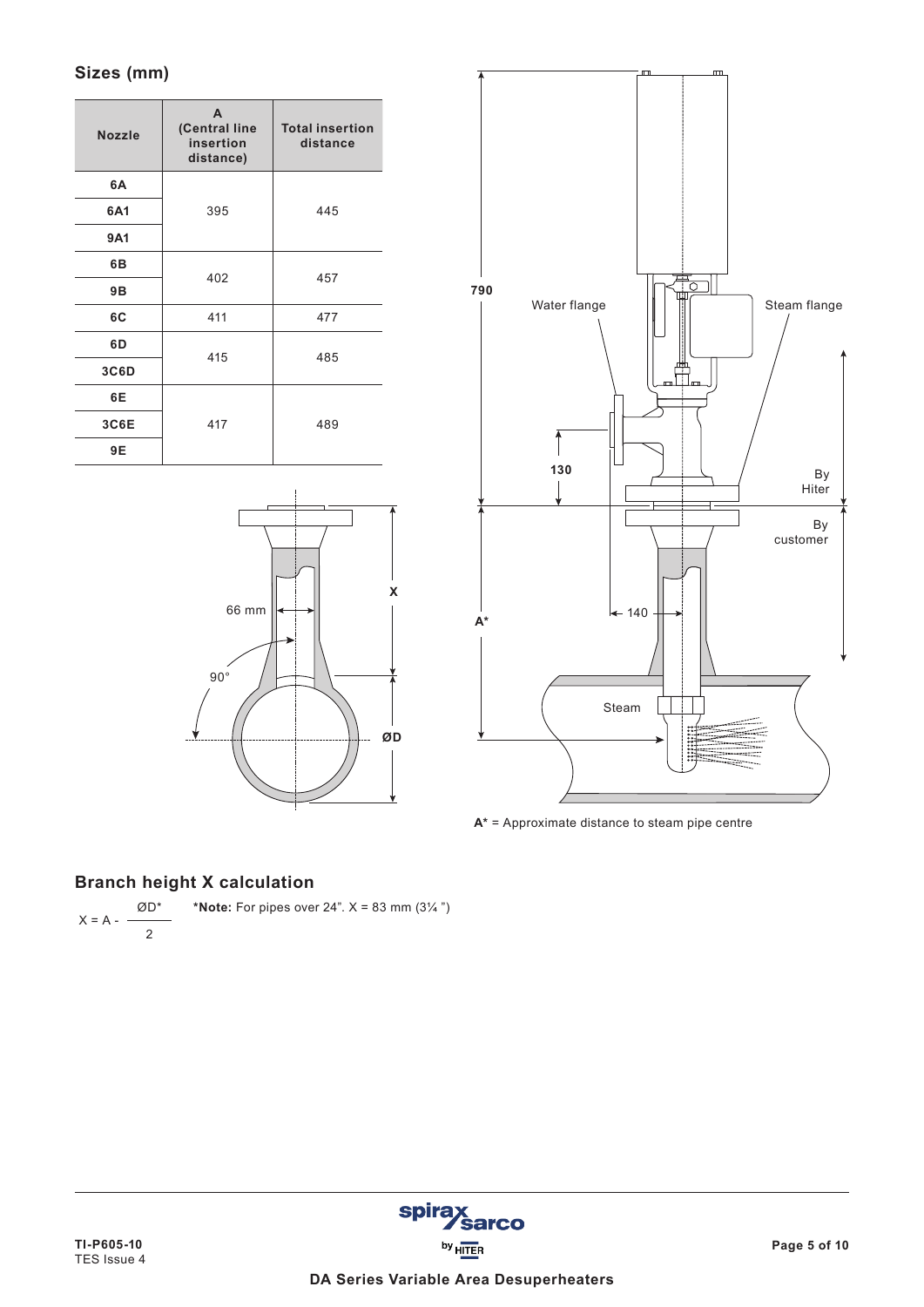# **Typical installation (mm)**



## **Pneumatic supply**

The maximum allowable pressure of the actuator is 6.21 bar g (90 psi g). Higher pressures must be regulated in accordance with this limitation. The DA position should be controlled by a positioner. In the event of a pneumatic or signal failure, the actuator will fail to a position that closes the water supply to the steam.

#### **Positioners**

Positioners are available upon request.

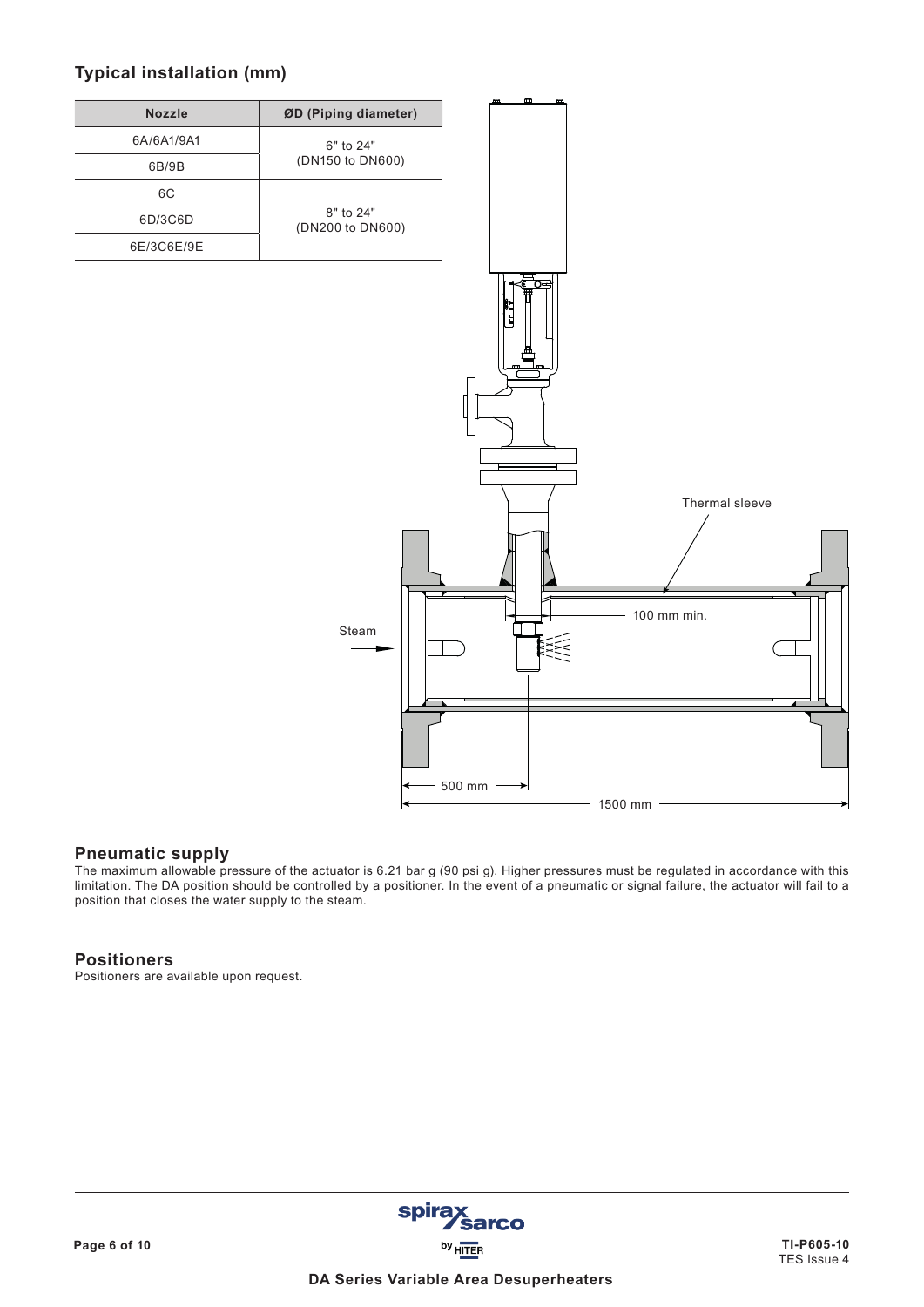## **Actuator parts list**

| ltem  | <b>Description</b>                 |
|-------|------------------------------------|
| 1     | Cylinder                           |
| 2     | Cover                              |
| 3     | Blanking bolt (Thread 5/16/18 UNC) |
| 4     | Bolt (cover)                       |
| 5     | Washer (cover)                     |
| 6     | Bolt (piston)                      |
| 7     | Washer (piston)                    |
| 8     | Piston                             |
| $9*$  | 'O' ring (piston)                  |
| $10*$ | 'O' ring (cover)                   |
| 11    | Spring                             |
| 12    | <b>Stem</b>                        |
| 13    | Bushing guide                      |
| 14    | Stroke indicator                   |
| 15    | Bolt (stroke indicator)            |
| 16    | Screw (stroke nameplate)           |
| 17    | Stroke nameplate                   |
| 18    | Nameplate                          |
| 19    | Yoke                               |
| $23*$ | Split ring                         |
| 24    | Screw lock (cylinder)              |
| 25    | Stroke limiter                     |
| 39    | Bolt (yoke)                        |
|       |                                    |

\* Recommended spare parts (see page 9)



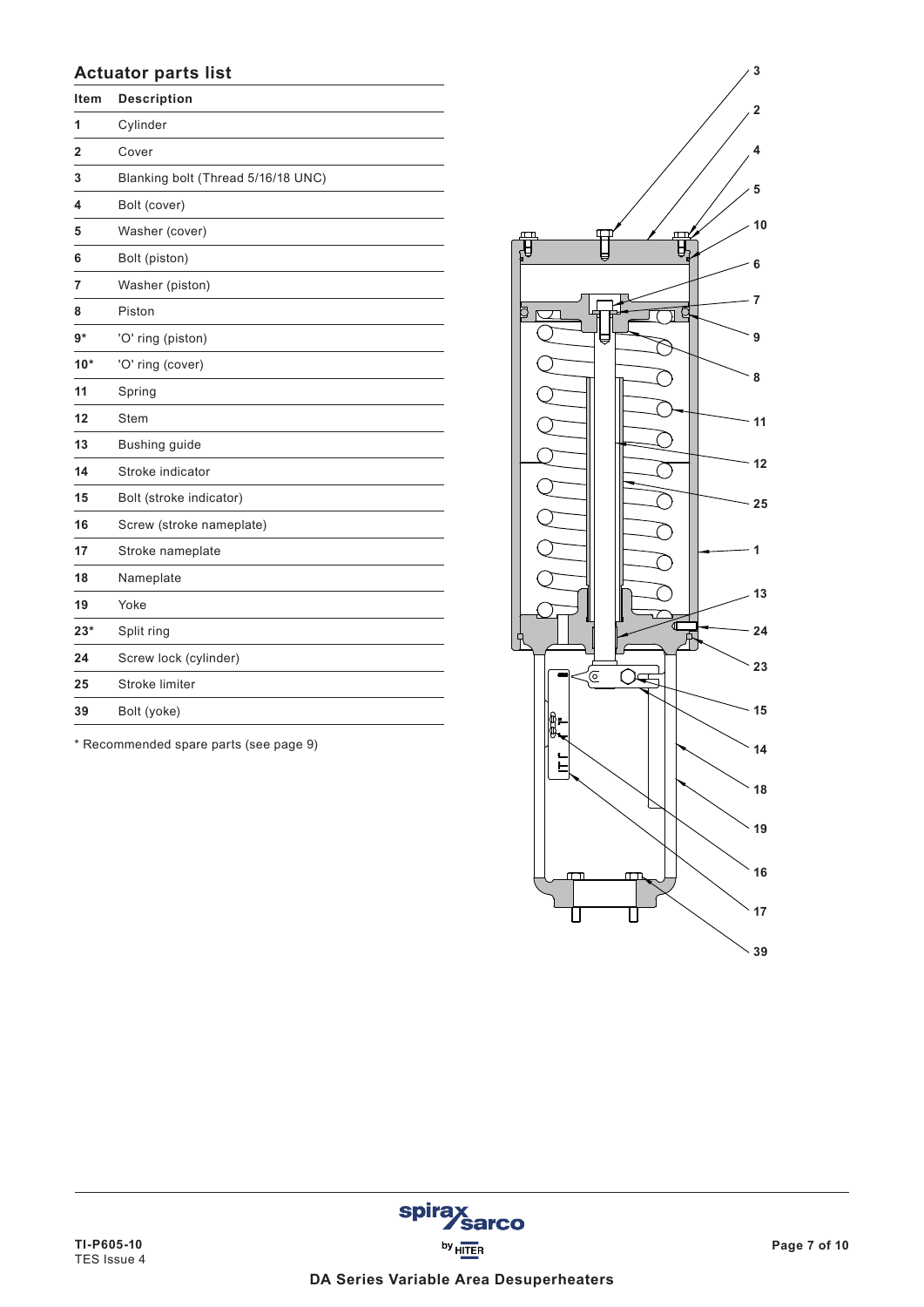

# **Valve parts list**

| Item  | <b>Description</b>       |
|-------|--------------------------|
| 26    | Nut (stem)               |
| 27    | Bolt (packing)           |
| 28    | Nut (packing)            |
| 29    | Packing flange           |
| 30    | Packing follower         |
| $31*$ | Packing set              |
| 32    | Body assembly            |
| $33*$ | Plug/stem assembly       |
| 34    | Sleeve                   |
| $37*$ | Sealing ring             |
| 38    | Cylinder/nozzle assembly |
| 40    | Retainer ring            |
|       |                          |

\* Recommended spare parts (see page 9)

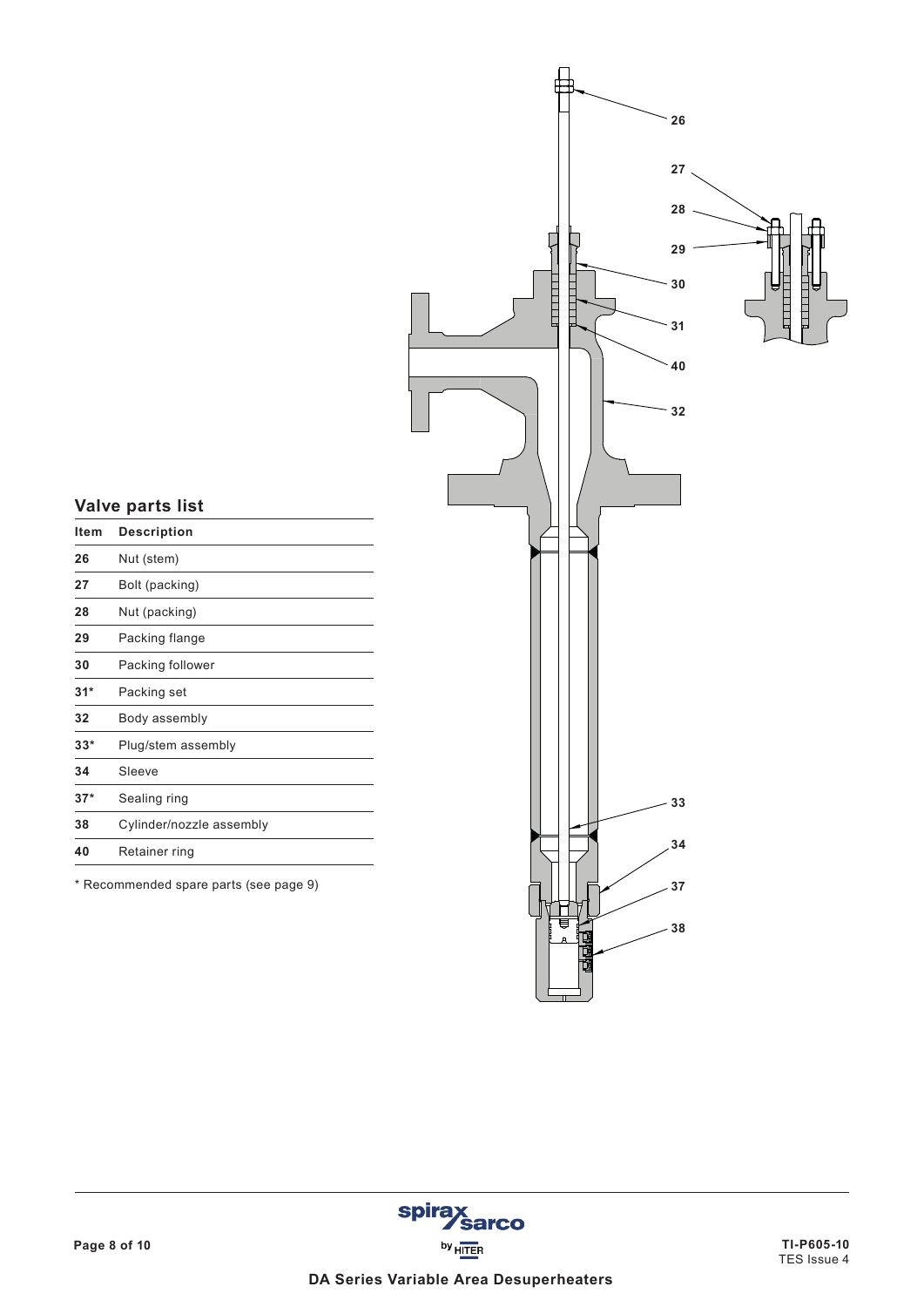## **How to order**

| Product                                      | DA           |                                                                            |               |                                                                      |                   | DA         |  |  |  |  |
|----------------------------------------------|--------------|----------------------------------------------------------------------------|---------------|----------------------------------------------------------------------|-------------------|------------|--|--|--|--|
| <b>Nominal Diameter</b>                      | 3            |                                                                            |               |                                                                      |                   | 3          |  |  |  |  |
|                                              | Code         |                                                                            | <b>Nozzle</b> |                                                                      | Stroke (mm)       |            |  |  |  |  |
|                                              | 6A           | $^2$ Cv = 0.19                                                             | $2Kv = 0.16$  |                                                                      | 40.90             |            |  |  |  |  |
|                                              | 6A1          | $^2$ Cv = 0.30                                                             | $2Kv = 0.26$  |                                                                      | 40.90             |            |  |  |  |  |
|                                              | 9A1          | $^2$ Cv = 0.45                                                             | $2$ Kv = 0.39 |                                                                      | 40.90             |            |  |  |  |  |
| <b>Nozzle and Stroke (mm)</b>                | 6В           | $^2$ Cv = 0.80                                                             | $2$ Kv = 0.69 |                                                                      | 54.10             |            |  |  |  |  |
|                                              | <b>9B</b>    | $^2$ Cv = 1.20                                                             | $2Kv = 1.04$  |                                                                      | 54.10             |            |  |  |  |  |
|                                              | 6C           | $^3$ Cv = 2.10                                                             | $Kv = 1.81$   |                                                                      | 72.40             | 6A1        |  |  |  |  |
|                                              | 6D           | $^3$ Cv = 3.18                                                             | $Kv = 2.75$   |                                                                      | 80.30             |            |  |  |  |  |
|                                              | 3C6D         | ${}^3$ Cv = 4.23                                                           | $Kv = 3.46$   |                                                                      | 80.30             |            |  |  |  |  |
|                                              | 6Е           | $^3$ Cv = 5.40                                                             | $Kv = 4.67$   |                                                                      | 84.80             |            |  |  |  |  |
|                                              | 3C6E         | $Cv = 6.45$                                                                | $Kv = 5.36$   |                                                                      | 84.80             |            |  |  |  |  |
|                                              | 9E           | $^3$ Cv = 8.10                                                             | $Kv = 7.00$   |                                                                      | 84.80             |            |  |  |  |  |
|                                              | Code         | <b>Class (Steam and Water)</b>                                             |               | <b>Standard</b>                                                      |                   |            |  |  |  |  |
|                                              | 150          | <b>ASME 150</b>                                                            |               |                                                                      | <b>ASME B16.5</b> |            |  |  |  |  |
|                                              | 300          | <b>ASME 300</b>                                                            |               | <b>ASME B16.5</b>                                                    |                   |            |  |  |  |  |
| <b>Class (Steam and Water)</b>               | 600          | <b>ASME 600</b>                                                            |               |                                                                      | <b>ASME B16.5</b> |            |  |  |  |  |
| and Standard                                 | 900          | <b>ASME 900</b>                                                            |               | <b>ASME B16.6</b>                                                    | 150               |            |  |  |  |  |
|                                              | <b>PN40</b>  | PN40                                                                       |               |                                                                      | EN1092-1          |            |  |  |  |  |
|                                              | <b>PN63</b>  | <b>PN63</b>                                                                |               |                                                                      | EN1092-1          |            |  |  |  |  |
|                                              | <b>PN100</b> | <b>PN100</b>                                                               |               | EN1092-1                                                             |                   |            |  |  |  |  |
|                                              | Code         | <b>Steam End Flange</b>                                                    |               | <b>Standard</b>                                                      |                   |            |  |  |  |  |
| <b>Steam Connection</b>                      | <b>FR</b>    | Raised Face                                                                |               | ASME B16.5/EN1092-1                                                  |                   | <b>FR</b>  |  |  |  |  |
|                                              | 1RTJ         | Ring Joint Face                                                            |               | <b>ASME B16.5</b>                                                    |                   |            |  |  |  |  |
|                                              | Code         | <b>Water End Flange</b>                                                    |               | <b>Standard</b>                                                      |                   |            |  |  |  |  |
| <b>Water Connection</b>                      | <b>FR</b>    | <b>Raised Face</b>                                                         |               | ASME B16.5/EN1092-1                                                  |                   | <b>FR</b>  |  |  |  |  |
|                                              | 1RTJ         | Ring Joint Face                                                            |               | <b>ASME B16.5</b>                                                    |                   |            |  |  |  |  |
|                                              | Code         | <b>Body Material</b>                                                       |               |                                                                      |                   |            |  |  |  |  |
|                                              | <b>WCB</b>   | ASME SA-216 Gr. WCB / EN 10213 GP240GH (1.0619) <sup>4</sup>               |               |                                                                      |                   |            |  |  |  |  |
| <b>Body Material</b>                         | WC9          |                                                                            |               | ASME SA-217 Gr. WC9/EN 10213 G17CrMo9-10 (1.7379) <sup>4</sup>       |                   | WC9        |  |  |  |  |
|                                              | CF8M         |                                                                            |               | ASME SA-351 Gr. CF8M/EN 10213 GX5CrNiMo19-11-2 (1.4408) <sup>4</sup> |                   |            |  |  |  |  |
| Flange                                       | <b>SOL</b>   |                                                                            | Integral      |                                                                      |                   | <b>SOL</b> |  |  |  |  |
|                                              |              | <b>Trim Material</b>                                                       | Temperature   |                                                                      |                   |            |  |  |  |  |
| <b>Trim Material and</b><br>Temperature (°C) | Code         | Plug and<br><b>Stem</b><br><b>Seal Ring</b><br>seat                        |               | Min.                                                                 | Max.              | 1          |  |  |  |  |
|                                              | 1            | SS410<br>SS316<br>Inconel<br>and Stellite                                  |               | 0 °C<br>538 °C<br>(32 °F)<br>(1000.4 °F)                             |                   |            |  |  |  |  |
|                                              | Code         |                                                                            | Actuator      |                                                                      |                   |            |  |  |  |  |
| <b>Actuator</b>                              | $\pmb{0}$    | Pneumatic actuator with spring return                                      |               |                                                                      |                   |            |  |  |  |  |
|                                              | $\mathsf 3$  | Pneumatic actuator with spring return and handwheel (available on request) |               |                                                                      |                   |            |  |  |  |  |
| <b>Spring Range and</b>                      | Code         | <b>Spring Range</b>                                                        |               | <b>Maximum Differential Pressure</b>                                 |                   | C          |  |  |  |  |
| <b>Differential Pressure</b>                 | C            | 2.07 bar to 3.45 bar (30 psi to 50 psi)<br>75 bar (1087.78 psi)            |               |                                                                      |                   |            |  |  |  |  |

**Notes:** 

 $^{\rm 1}$  RTJ end flanges available on request, only for ASME 600 and ASME 900.

² Steam pipe: 6" (minimum)/24" (maximum)

³ Steam Pipe: 8" (minimum)/24" (maximum)

4 Material available for PN63 and PN100 only